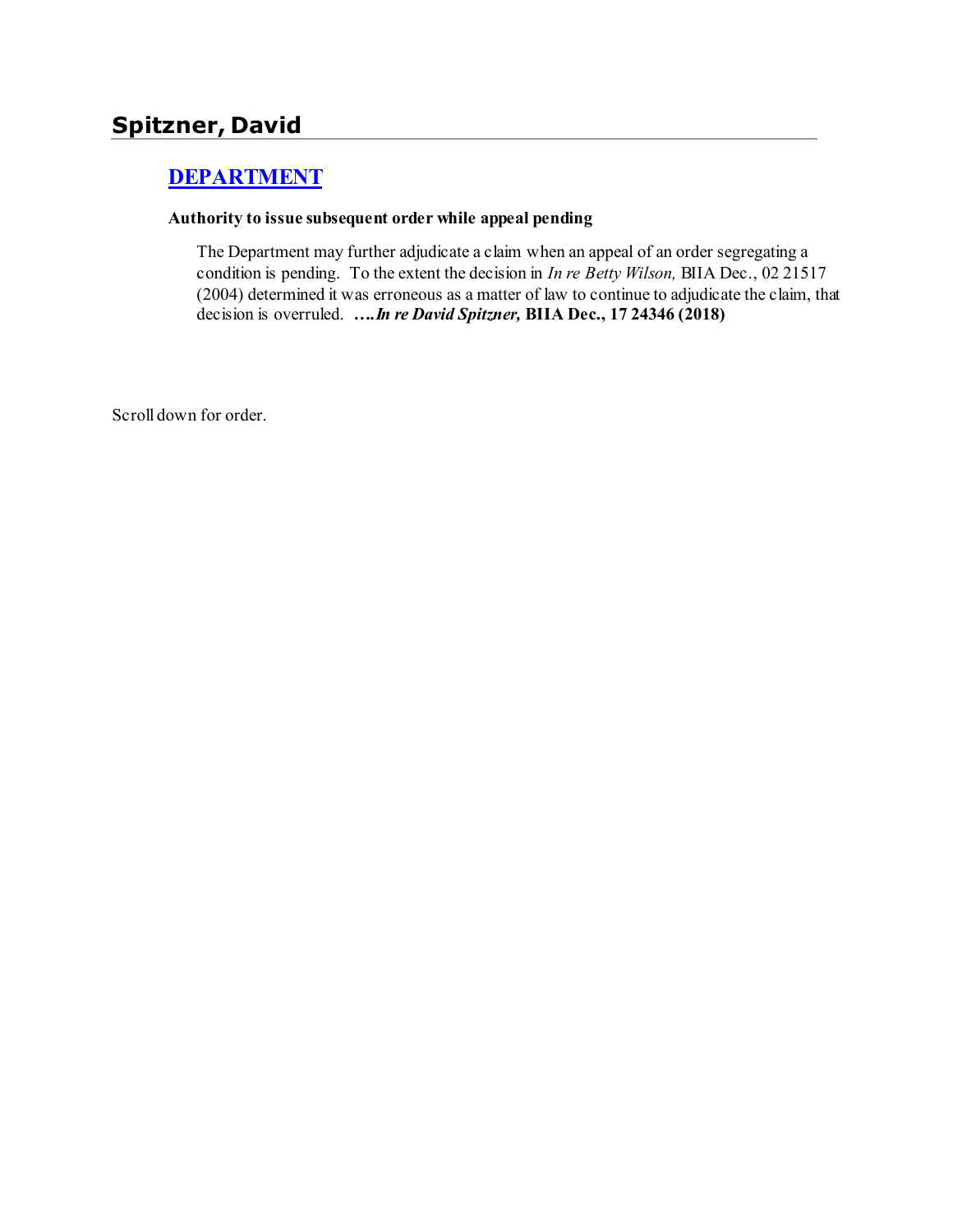#### **BEFORE THE BOARD OF INDUSTRIAL INSURANCE APPEALS STATE OF WASHINGTON**

**)**

**)**

**) ) )**

**IN RE: DAVID M. SPITZNER )**

#### **DOCKET NOS. 17 24346, 17 24346-A & 17 25343**

#### **CLAIM NO. SG-52805**

1

2

3

4

5

#### **ORDER VACATING PROPOSED DECISION AND ORDER AND REMANDING THE APPEALS FOR FURTHER PROCEEDINGS**

6 7 8 9 10 11 12 13 14 15 16 In 2015, David Spitzner sustained a low back injury in the course of his employment with Bradken, Inc., a self-insured employer. The Department allowed the claim. The Department segregated lumbar radiculopathy as unrelated to this claim and determined the self-insured employer was not responsible for providing lumbar decompression surgery. Mr. Spitzner filed a timely protest to the Department, which forwarded it to this Board as a direct appeal. The Department also issued an order closing the claim without an award for permanent partial disability. Mr. Spitzner filed a timely protest to the Department, which forwarded it to this Board as a direct appeal. The self-insured employer also filed a timely cross-appeal. In a third order, the Department penalized the self-insured employer for unreasonably delaying the payment of time-loss compensation benefits. The selfinsured employer filed a timely protest to the Department, which forwarded it to this Board as a direct appeal.

17 18 19 20 21 22 23 The three appeals and the cross-appeal were consolidated and proceedings were scheduled jointly. Mr. Spitzner filed a Motion for Partial Remand, arguing that the application of our significant decision *In re Betty Wilson<sup>1</sup>* requires us to remand to the Department the appeal and cross-appeal from the closing order and the appeal from the penalty order to await the final adjudication of the segregation appeal under Docket No. 1720050. The self-insured employer submitted a response asking the Board to deny Mr. Spitzner's motion because *Betty Wilson* was factually and legally distinguishable from this case, and also for policy reasons.

24 25 26 27 28 29 30 Our industrial appeals judge treated Mr. Spitzner's motion as a motion for partial summary judgment, and concluded as a matter of law that the motion should be granted and remanded the claim to the Department to delay adjudication of issues pertaining to the claimant's entitlement to further benefits that were addressed in the penalty and closing orders until after a final order was issued determining whether the lumbar radiculopathy condition should be segregated from this claim. The self-insured employer arguments in support of its Petition for Review are essentially the same as it advanced in its responsive motion to Mr. Spitzner's motion for partial remand.

32 l <sup>1</sup> BIIA Dec. 02 21517 (2004).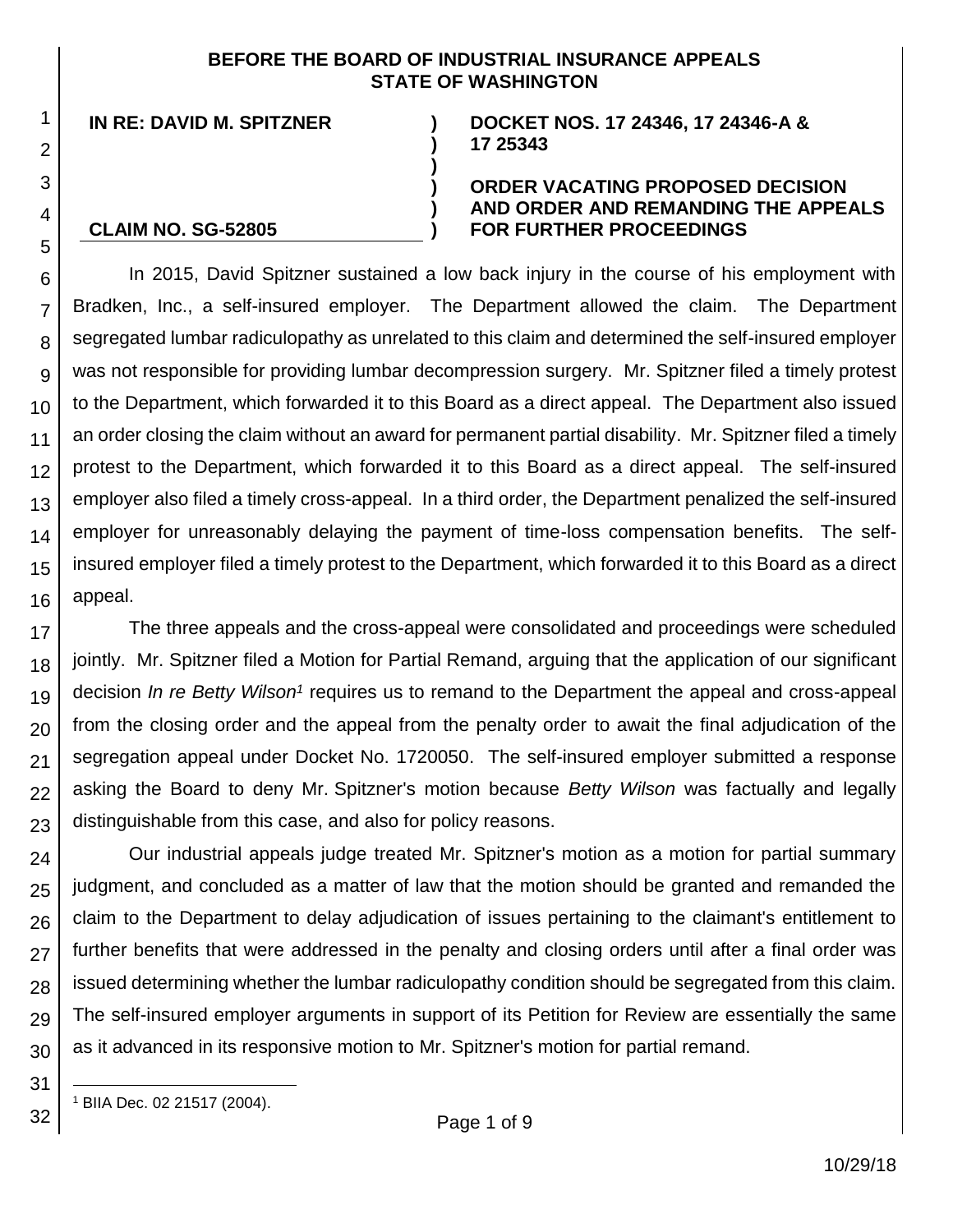As to the self-insured employer's appeal from the September 7, 2017 penalty order,<sup>2</sup> we conclude that the dispositive issue of whether the self-insured employer had a genuine doubt from a medical or legal standpoint as to its liability for the time-loss compensation benefits can be logically adjudicated simultaneously with the adjudication of the segregation order. As to that appeal alone, *Betty Wilson* is factually distinguishable.

6 7 8 9 10 11 As to all three appeals, we conclude that to the extent that *Betty Wilson* can be applied to prohibit any further Department action on a claim once an appeal has been filed to an order, such as the segregation order in this case, and jurisdiction over that order has passed to the Board or the courts, the decision is legally incorrect and is overruled as to that application alone. The Proposed Decision and Order of June 8, 2018, is vacated and these appeals are **REMANDED FOR FURTHER PROCEEDINGS** consistent with this order.

#### **DISCUSSION**

13 14 15 16 17 18 19 This case raises the question of the extent to which an adjudication by the Department may prevent it from making further adjudications under the same claim. Our industrial appeals judge held that litigation over segregation of conditions by the Department prevented it from adjudicating the claimant's entitlement to additional benefits, from closing the claim, and from penalizing the employer for allegedly unreasonably delaying benefits due. Our judge based her holding on her application of our significant decision *In re Betty Wilson.* But before we discuss whether the *Wilson* case applies to the situation at hand, a few of the other cases involving similar issues need to be mentioned.

20 21 22 23 24 25 26 27 28 29 In *Reid v. Department of Labor & Indus.*, 1 Wn.2d 430 (1939) an appeal involving a Department order closing the claim was pending in superior court when the claimant filed an application to reopen the same claim. The Department denied a rehearing on the issue of aggravation of condition and the joint board affirmed. The Supreme Court determined that the Department cannot entertain a claim for aggravation under these circumstances. Notably, the Supreme Court did not treat this matter as a question of the Department's subject-matter jurisdiction to adjudicate the matter. Rather, it noted that as the standard by which to determine if aggravation occurred requires a comparison between the original award or rating at closure and the claimant's condition thereafter, the Department had no basis upon which to make the comparison until a final determination is made as to the extent of disability. $3$ 

30

31

1

2

3

4

5

l <sup>2</sup> Dckt. No 17 25343.

<sup>32</sup> <sup>3</sup> *Reid*, at 437.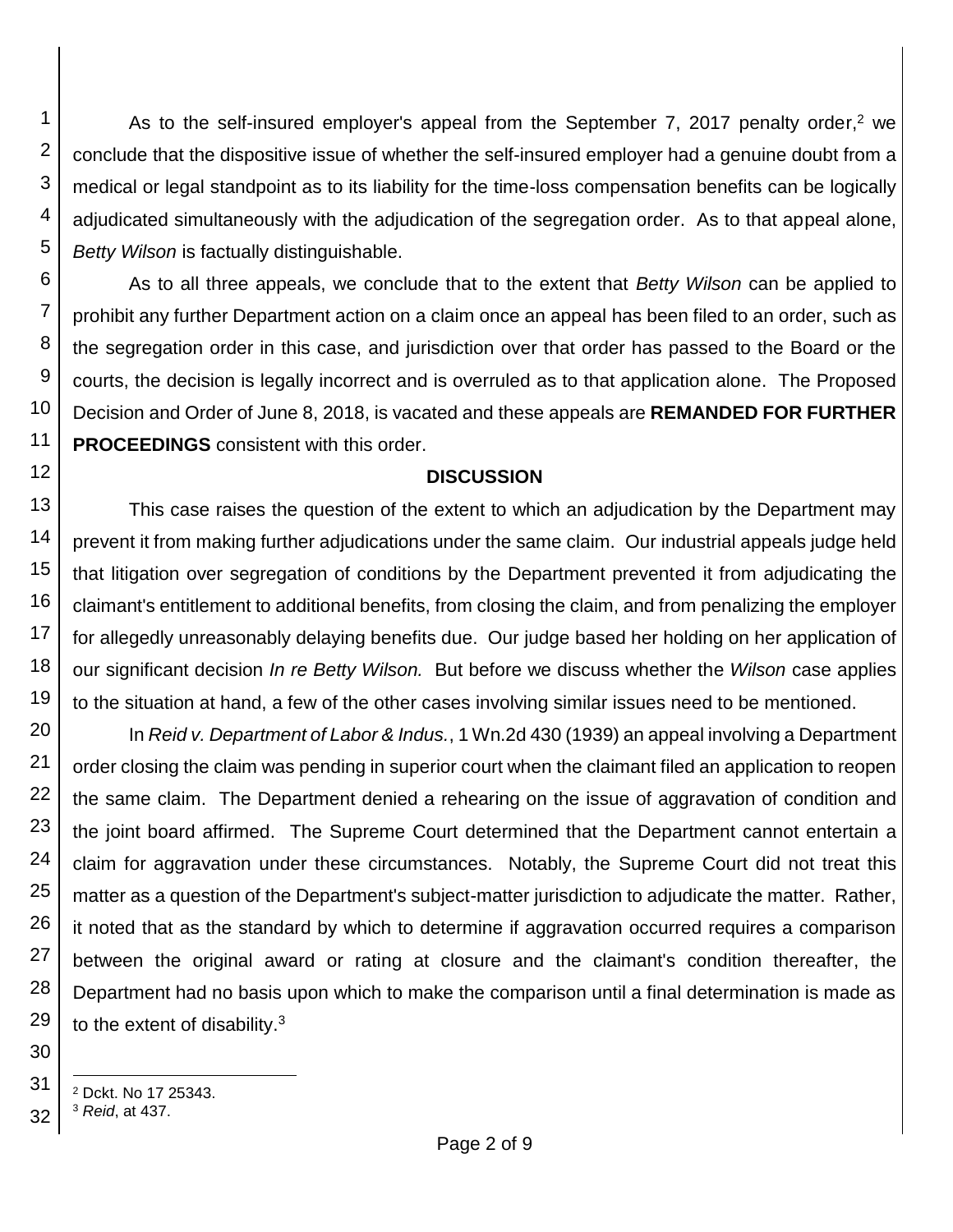1 2 3 4 5 6 7 8 9 10 11 A similar issue was addressed by us in our significant decision *In re Harold Heaton<sup>4</sup>* . The Department reopened Mr. Heaton's claim due to aggravation of condition. While that determination was under appeal in superior court, the Department issued an order finding the claimant permanently and totally disabled. This latter determination was appealed to the Board. We upheld the Department's action and distinguished *Reid* because the "Department can logically adjudicate the issue of the extent of Mr. Heaton's permanent disability independent from the issue pending in Superior Court."<sup>5</sup> The Board did not conclude that there was an issue of subject-matter jurisdiction. Unlike the situation in *Reid*, there was no condition precedent or non-existent prior finding that would make it logically impossible for the Department to make such a determination. We noted that the superior court appeal did not act as an automatic stay of the action in front of us and the Department acted within its "adjudicatory authority" in closing the claim with a pension.

12 13 14 15 16 17 18 19 20 21 22 23 However, this type of issue was discussed in terms of subject-matter jurisdiction in another of our significant decisions, *In re Larry Nelson*. 6 In that case, Mr. Nelson refused to attend an examination scheduled for him by his employer. The Department issued an order directing the employer to reschedule an examination with that same physician and directed the claimant to appear for the examination. This order was appealed to the Board. While it was pending, the Department issued a further order that stated that time-loss compensation benefits would not be paid while the allowance order was in abeyance awaiting the medical examination. We stated that because the subject of provisional time-loss compensation benefits was not addressed by the order under appeal, the Department retained jurisdiction to issue the second order addressing that matter. That second order had not yet been appealed to the Board, but the parties wished the Board to make a decision on the issue of entitlement to the provisional time-loss compensation benefits. We refused on the basis of our lack of appellate jurisdiction due to the absence of an appeal to us from the second order.

24 25 26 27 28 In 1994, the Supreme Court issued its seminal case of *Marley v. Department of Labor & Indus.<sup>7</sup>* regarding the scope and extent of the Department's subject-matter jurisdiction. In 1984, the Department had issued an order that denied surviving spouse benefits to Ms. Marley because she had been living separate and apart from the decedent worker and was not a beneficiary under RCW 51.08.020. Six years later a protest to that order was filed on her behalf. The Department issued an

- 30 l 4 , BIIA Dec., 68,701 (1986).
- 31 <sup>5</sup> *Heaton*, p. 2.
- <sup>6</sup> BIIA Dec. 89 0257 (1990).
- 32 <sup>7</sup> 125 Wn.2d 533 (1994).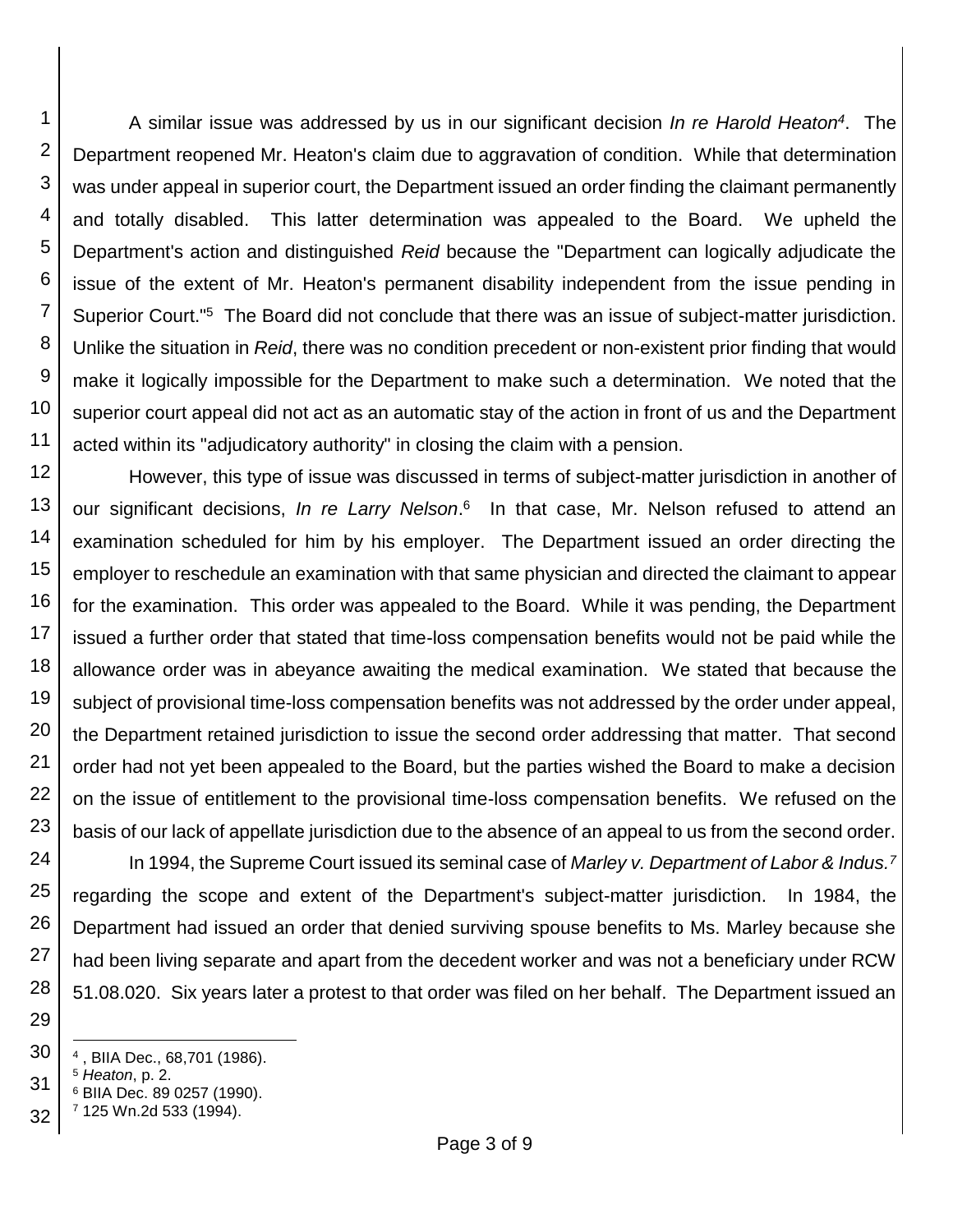1 2 3 4 order denying the protest as untimely. Eventually the appeal reached the Washington State Supreme Court, which noted that the order denying the benefits was valid if the Department had both personal and subject-matter jurisdiction. Ms. Marley did not dispute that the Department had personal jurisdiction when it issued the 1984 order.

5 6 7 8 9 10 11 12 13 The court indicated that subject-matter jurisdiction is lacking only when an agency or tribunal attempts to decide a type of controversy over which it has no authority to adjudicate. Citing *Abraham*  v. Department of Labor & Indus., <sup>8</sup>the court noted the Legislature gave the Department broad authority to adjudicate all claims for workers' compensation benefits. Because the type of controversy was that of workers' compensation benefits, the Department clearly had subject-matter jurisdiction to issue the decision it did in 1984. The Supreme Court further stated that when a party believes that a Department order is in error, it must appeal that order. Failure to appeal the order, even when it contains a clear error of law, turns the Department order into a final adjudication that precludes reargument of the same claim.

14 15 16 17 18 19 20 21 22 23 24 25 26 27 28 29 On this background of case law *Betty Wilson* was decided by the Board in 2004. In that case the Department had issued an order segregating various neck conditions. The Department order was appealed, eventually reaching superior court where it was pending when the Department issued two more orders: one addressing the payment and termination of time-loss compensation benefits among other issues and the second closing the claim with permanent partial disability benefits. A Proposed Decision and Order was issued that determined that while the segregation order was on appeal, the Department lacked subject-matter jurisdiction to issue the latter two orders. The Board noted that, as the type of controversy was that of Ms. Wilson's entitlement to workers' compensation benefits, a subject the Department had authority over. The subject-matter jurisdiction of the Department was clearly not at issue. Instead, the Board stated that the applicable test was that enunciated in *Heaton*, that the Department can logically adjudicate the issues of entitlement to benefits addressed in the latter orders independent from the issues in the first order that is under appeal in superior court.<sup>9</sup> As such, the Board overruled *Nelson* and applied the *Heaton* test. The Board concluded that the decisions denying further benefits to Ms. Wilson were inextricably tied to the prior segregation of the neck condition and as such the Department could not logically adjudicate entitlement to benefits until such a final determination was reached. It is here we disagree.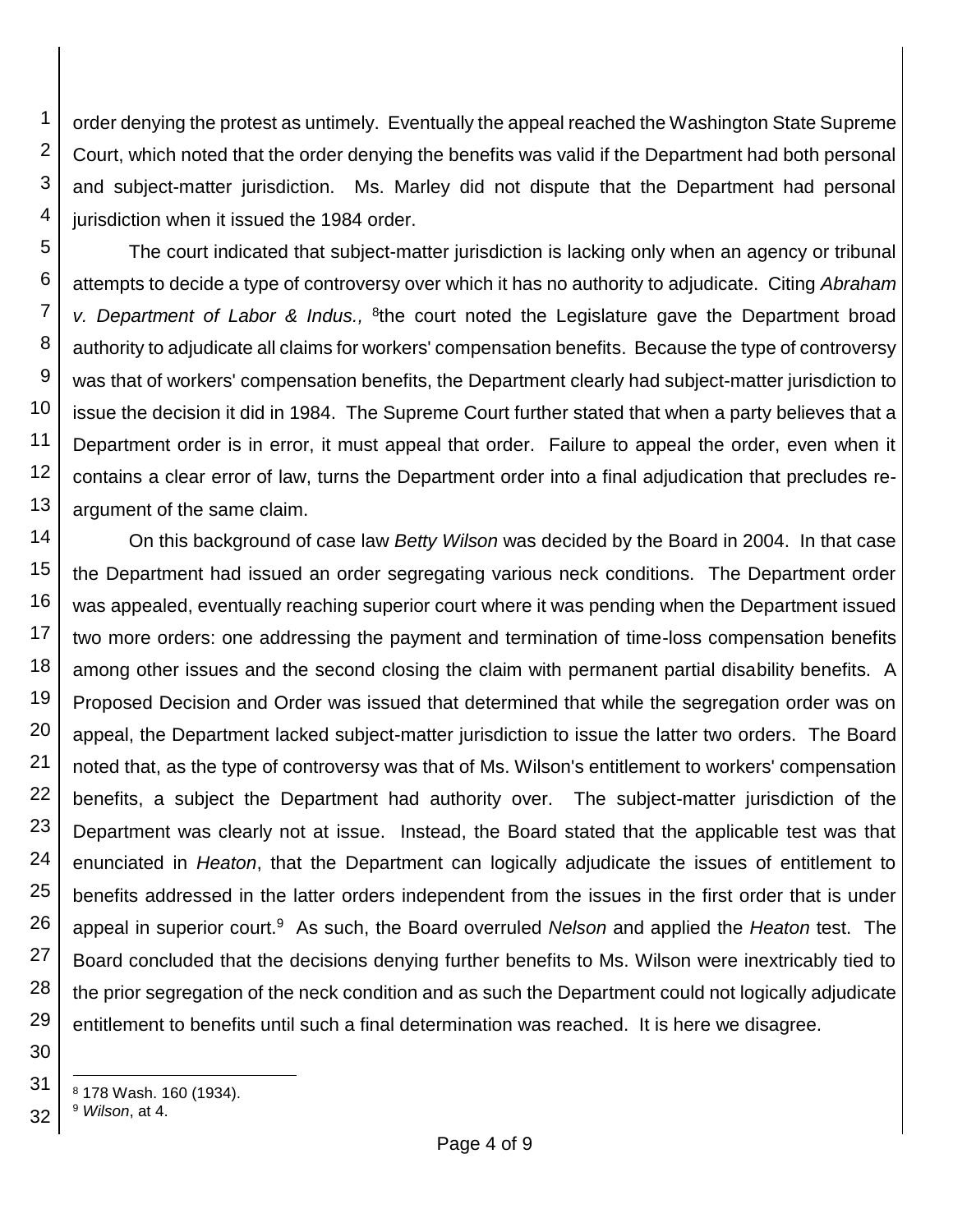1 2 3 4 5 6 7 8 9 The problem with the application of *Heaton* is that it is too expansive. *Reid* concluded that it was erroneous for the Department to adjudicate in the manner and timing that it did because it was logically impossible for the question before it to be answered. This is an extremely specific standard. Similarly, any attempt by the Department to re-adjudicate an order that became final after the appeal period had passed would be stricken down as an error of law by the *Reid* test as a logical impossibility: A thing cannot be "A" and "not-A" simultaneously.<sup>10</sup> The test of logic as stated by *Heaton* and applied by *Wilson*, should not permit the Board to substitute its own opinion about the order in which the Department adjudicates issues of benefit entitlement and claims management before it based on an ill-defined and general standard of "logic" that is not predictable and can be applied on a mere whim.

10 11 12 13 14 15 16 17 Policy reasons support not applying the test of logical adjudication as broadly as it was in *Heaton* and *Wilson*. A primary policy of the Industrial Insurance Act is to provide "sure and certain relief for workers, injured in their work, and their families and dependents."<sup>11</sup> In Mr. Spitzner's case, the delay to claims administration, and potentially to his receipt of benefits, including delays in treatment, could be extensive. It is impossible to predict just how long it will take for the litigation over the segregation of the back conditions to be completed. And when it is finished, a new round of litigation over the specific benefits due and owing to him likely would begin. Such a piecemealing of the litigation is a recipe for delay and does not promote judicial economy.

18 19 20 21 22 23 24 25 The simultaneous adjudication of all three orders in Mr. Spitzner's claim is not logically impossible. In fact, it is consistent with our decision in *Heaton*. As noted in that case, the Department had the ability to administratively implement its decision to reopen the claim even though that decision was on appeal in superior court because that court had not stayed the implementation of it. Thus, Mr. Heaton could be determined by the Department to be entitled to pension benefits, which would not be delayed by the ongoing litigation over the reopening of the claim. In Mr. Spitzner's case this is even more compelling because all three orders are under the appellate jurisdiction of the Board, thus enabling simultaneous hearing of them.

26 27 28 Although not specifically stated, *Heaton* is clear that for the purpose of litigation of the order finding the claimant to be permanently and totally disabled, the disposition of the earlier Department order that reopened the claim constituted the "Law of the Case," which cannot be challenged in the

29

30

l <sup>10</sup> In this context this is the logical equivalent of the legal doctrine of *res judicata*.

<sup>32</sup> <sup>11</sup> RCW 51.04.010.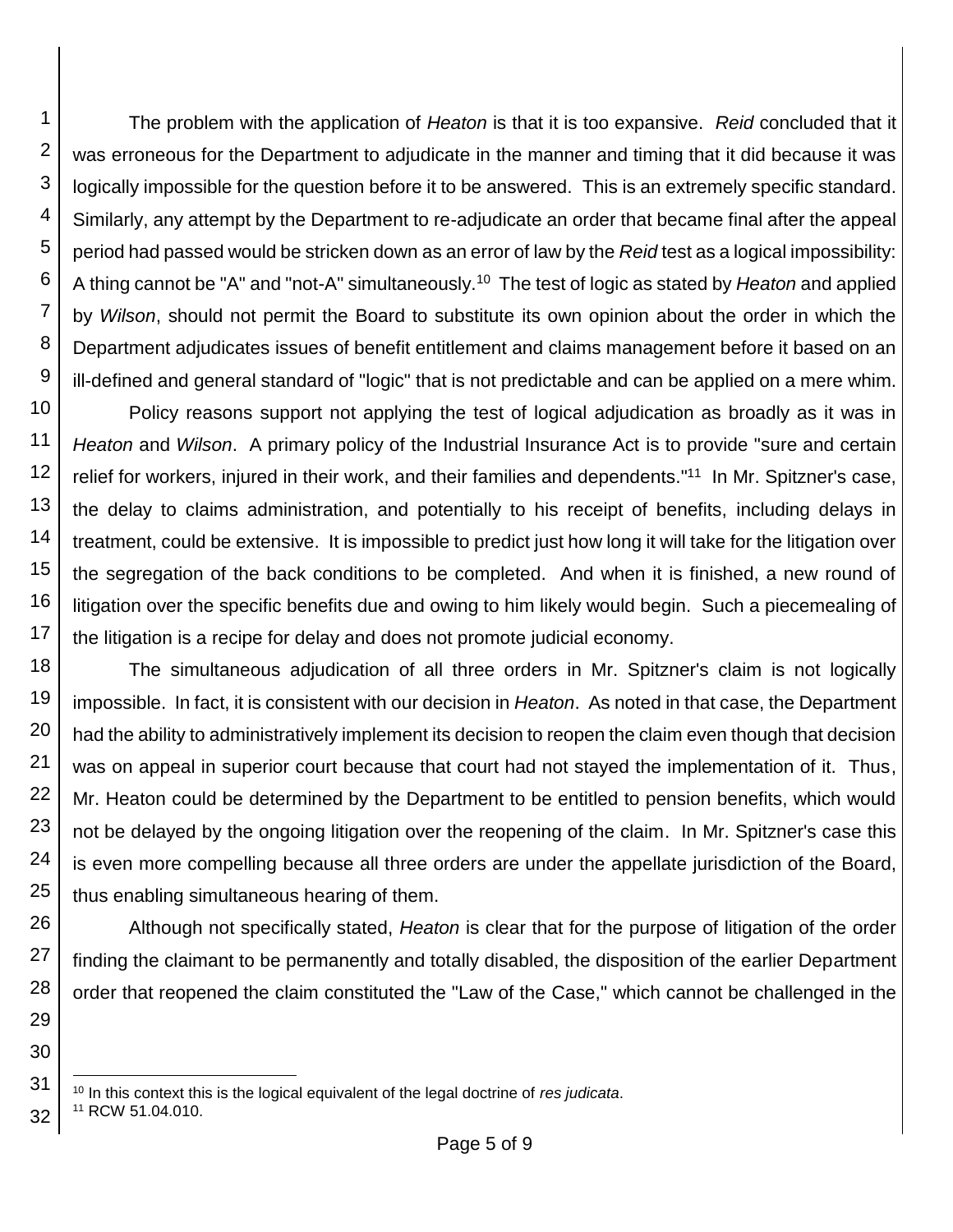1 2 litigation of the latter Department order. Only a final determination made by the superior court or a higher court could change the law of the case.

3 4 5 6 7 8 9 10 11 12 13 14 15 16 Such a conclusion is consistent with another of our significant decisions: *In re Steven Carrell*, <sup>12</sup>a post-*Marley* decision. In *Carrell*, the Department closed the claim with an award for permanent partial disability, which the Board reversed, finding instead that the claim should have been closed, but without a permanent partial disability award. One part of the Board's order directed the Department to issue what amounted to a ministerial order closing the claim without the permanent partial disability award. The Board's decision was appealed to superior court, where it was pending when the Department issued the order as directed by the Board. That Department order contained language describing the parties' protest and appeal right, which if not exercised in a timely fashion would result in this order becoming final. The Board stated that the Department had exercised its original jurisdiction over the subject matter. The superior court now had appellate jurisdiction over the subject-matter of the Department order that had been appealed to it. The Department could not re-vest itself with the authority to reconsider the substance of the order under appeal. But the Department retained authority to issue the ministerial order in compliance with the Board's direction in its final order.

17 18 19 20 21 22 23 24 The principle to be applied is that once subject-matter jurisdiction over the final Department order has passed to either the Board or the courts, the Department is free to continue to adjudicate other claim-related matters so long as in doing so it does not attempt to change an action it took that is now under appeal or to make a determination that is logically impossible for it to make. Whenever a Department order is on appeal to the Board and the Department wishes to adjudicate other issues under the claim, the determinations of its order under appeal at the Board must be considered to be the "Law of the Case" and the Department cannot reconsider those determinations unless changed by the Board in a final order.

25 26 27 28 Once a final Board order is appealed to superior court, the parties may apply to the court for a stay of further administrative action. An appeal to superior court is not an automatic stay to further action by the Department.<sup>13</sup> As we stated in *Heaton* and *Carrell*, the Department is acting within its adjudicatory authority to continue to administer the claim, even to the extent of issuing further

31 l <sup>12</sup> BIIA Dec., 99 11430 (1999).

29

<sup>32</sup> <sup>13</sup> RCW 51.52.110; *Lee v. Jacobs*, 81 Wn.2d 937 (1973).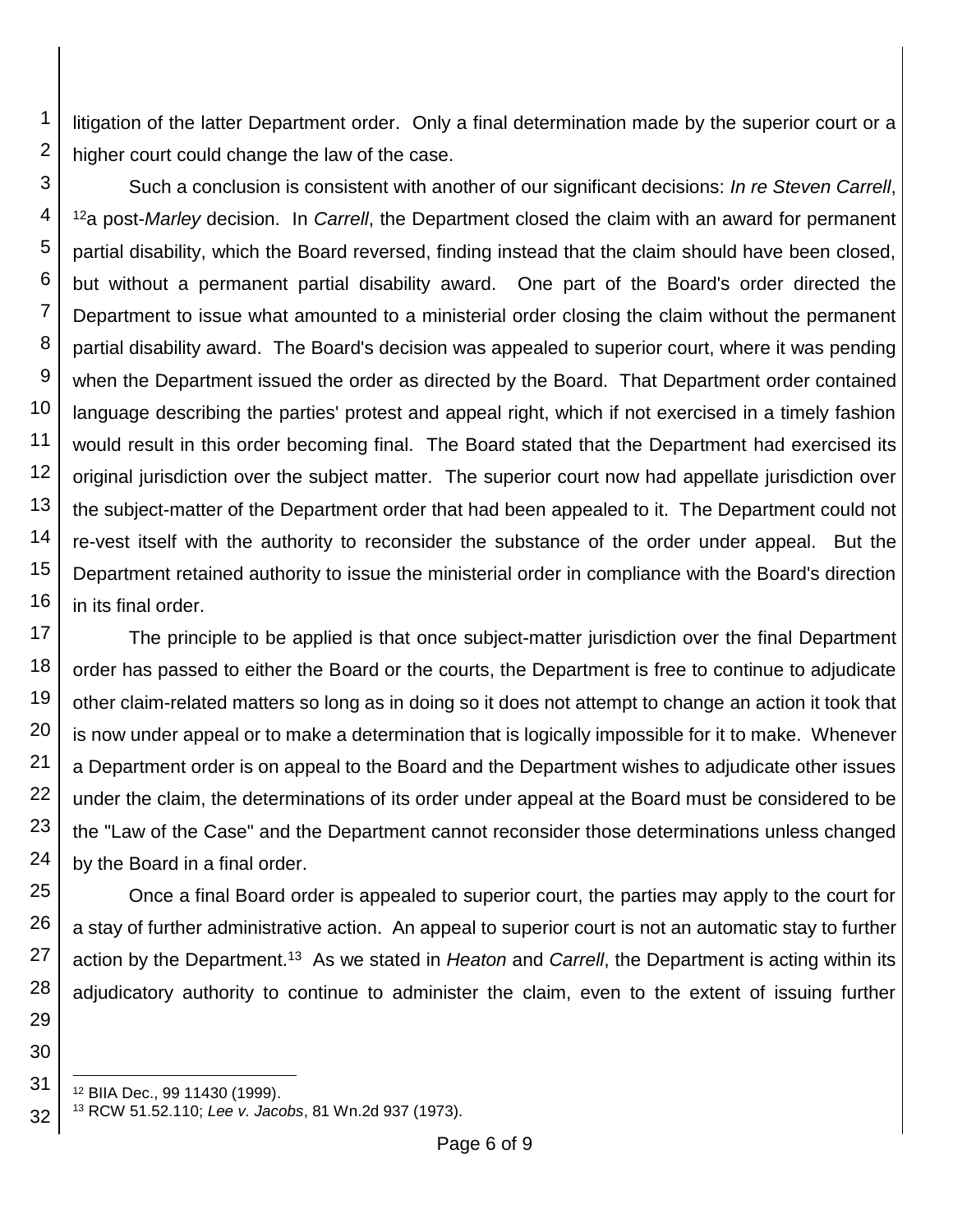1 2 determinative orders so long as those actions are consistent with the final order under appeal in superior court.

3 4 5 6 7 8 9 In Mr. Spitzner's case, the segregation order is still pending before us. No final Board order has been appealed to superior court. RCW 51.52.060 does not create an automatic stay on further Department action pending resolution of the appeal and a final Board order. Subsection (6) of that statute specifically indicates that the Department's adjudicative process regarding the entitlement and payment of awards of benefits is not changed, altered, or modified by an appeal to the Board. This is tantamount to stating that there is no automatic stay. This, however, does not prevent the Board from staying further adjudication when there is an appeal before it and when a stay is appropriate.

10 11 12 13 14 15 The holding in *Wilson* and its application in this case creates an automatic stay of Department action by the Board where none exists either statutorily or by case law. Such a result is contrary to RCW 51.52.060(6) as well as an unwarranted extension to the authority given us by the Legislature. As such, to the extent that *Wilson* determined that further adjudication of a claim by the Department was erroneous as a matter of law when an appeal is taken to a Department order segregating a condition, *Wilson* is legally incorrect and is overruled.

16 17 18 19 20 21 This does not mean that the Board cannot grant a stay from further Department action during the pendency of an appeal should there be good cause for one. While the stay of an appeal is not specifically mentioned, the Board's powers and process as outlined in RCW 51.52.095, and what follows, permit granting a stay upon application of a party or parties for good cause when such a stay would advance judicial economy, prevent piecemealing of litigation and not create a hardship to the other parties.

22 23 24 25 26 27 In Mr. Spitzner's case as in others where multiple appeals are before the Board, bifurcating the hearing process in order to try one or more appeals separately and before others is permissible, on application of the parties or by our industrial appeals judges on their own motion. Additionally, when faced with a similarly perceived problem, the parties during mediation or thereafter may negotiate and enter into an agreement on how to proceed in the litigation of these appeals, resolve one or more of them, or otherwise remand them all to the Department for joint action there.

28 29 30 We do note that even were we to uphold *Wilson* and apply it to these appeals, the appeal from the penalty order<sup>14</sup> should be returned to the hearing process rather than remanded to the Department. At issue in that appeal is whether the self-insured employer unduly delayed the payment

<sup>32</sup> l <sup>14</sup> Docket No. 17 25343 pertaining to the employer's appeal from the September 7, 2017 Department order.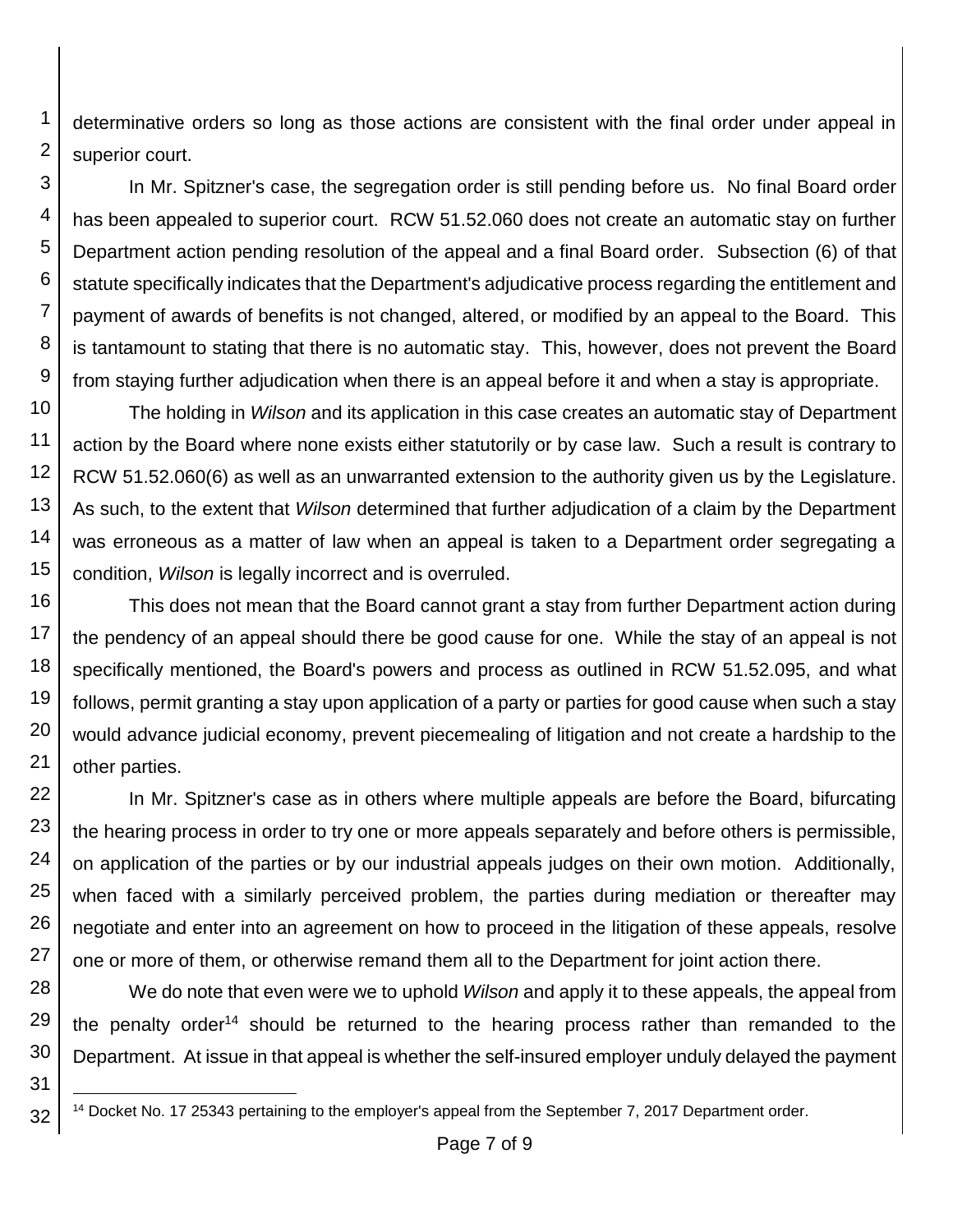of time-loss compensation benefits for a period of time in 2015, over a year before the segregation order was issued. The issue in this type of appeal is limited: whether the employer had a genuine doubt from a medical or legal standpoint as to its liability for benefits.<sup>15</sup> Resolution of this issue does not require an answer to the question of whether or not the condition at issue in the segregation order should be accepted under this claim.

#### **ORDER**

 These appeals are remanded to the hearings process, as provided by WAC 263-12-145(5), for further proceedings as indicated by this order. Unless the matter is settled or dismissed, the industrial appeals judge will issue a new Proposed Decision and Order. The new order will contain findings and conclusions as to each contested issue of fact and law. Any party aggrieved by the new Proposed Decision and Order may petition the Board for review, as provided by RCW 51.52.104. This order vacating is not a final Decision and Order of the Board within the meaning of RCW 51.52.110.

Dated: October 29, 2018.

 

 

 

BOARD OF INDUSTRIAL INSURANCE APPEALS<br>
LINDA L. WILLIAMS, Chairperson FRANK E. FENNERTY, JR., Member<br>FRANK E. FENNERTY, JR., Member<br>JAGK S. ENG, Member

**ENG. Member** 

 l *Taylor v. Nalley's Fine Foods,* 119 Wn. App. 919 (2004); *In re Frank Madrid,* BIIA Dec., 86 0224-A (1987).